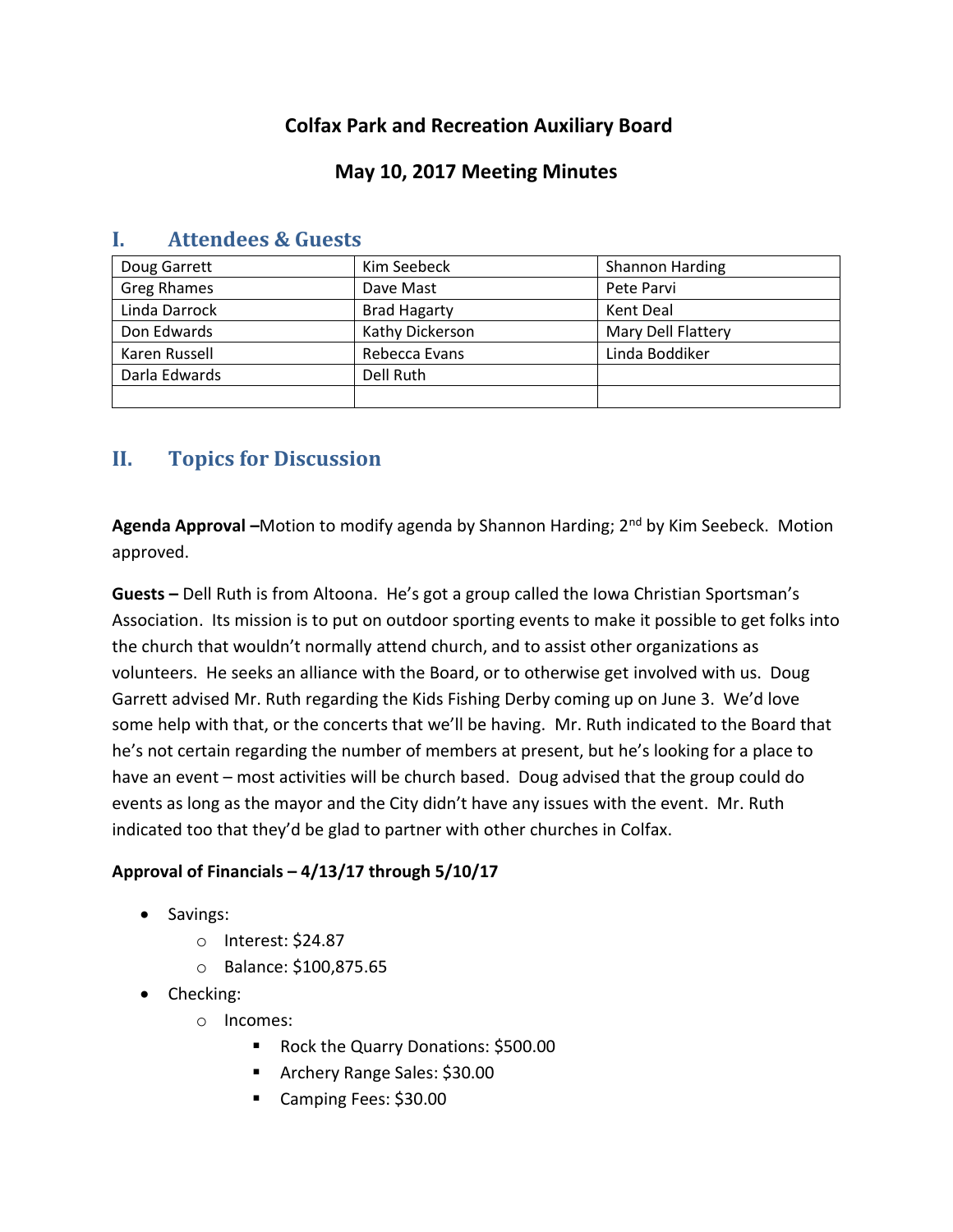- Other Donations: \$24.00
- $\blacksquare$  Interest: \$1.24
- o Expenses:
	- Bills & Utilities (also cell phone & sanitation): \$102.10
	- Charitable Gambling License: \$150.00
	- **•** Office Supplies (numerous): \$346.12
	- **Fuel: \$49.08**
	- Park Improvements: \$45.55
	- **Archery Expenses: \$74.90**
- o Balance: \$13,280.43
- Cash Accounts:
	- o Petty Cash Archery: \$150.00

Linda Darrock moved to contribute \$250.00 to the Colfax United Methodist Church in recognition of the Board's continued use of its facilities for monthly meetings. 2<sup>nd</sup> by Kim. Motion approved.

Motion to approve financials by Shannon; 2<sup>nd</sup> by Don Edwards. Motion approved.

**Approval of Minutes from Prior Meeting –** Motion to approve minutes by Greg Rhames; 2<sup>nd</sup> by Kent Deal. Motion approved.

### **Committee Reports**

● **Design Steering Committee –** Kim Seebeck reported there is a meeting set for next Tuesday to discuss strategy regarding a Request for Proposal in an effort to interest a developer in the northwest corner of QSP. That meeting will include Chaz Allen, Jeff Davidson, Dave Mast, Doug and Kim. Further, the committee will begin discussions regarding tax abatement or tax incentives that could potentially be offered. Kim noted that the master plan or design is nearly complete; she has asked Confluence for an executive summary, and about how to handle future updates to the master plan. Greg brought up the potential for re-contacting Brownells about developing a shooting range as called for in the master plan. Doug said he can go ahead and put something together; Greg will work with Kathy Dickerson.

**● Operations/Planning Committee –** Greg indicated they've power washed the interior eastern most part of the block building. He wants to do some testing with paint to see if the block needs to be sealed first because, although the walls are now clean, years of exhaust-stain remain and may bleed through. He recommends leaving the east side empty until it is painted, and then stuff can be moved between the two sides of the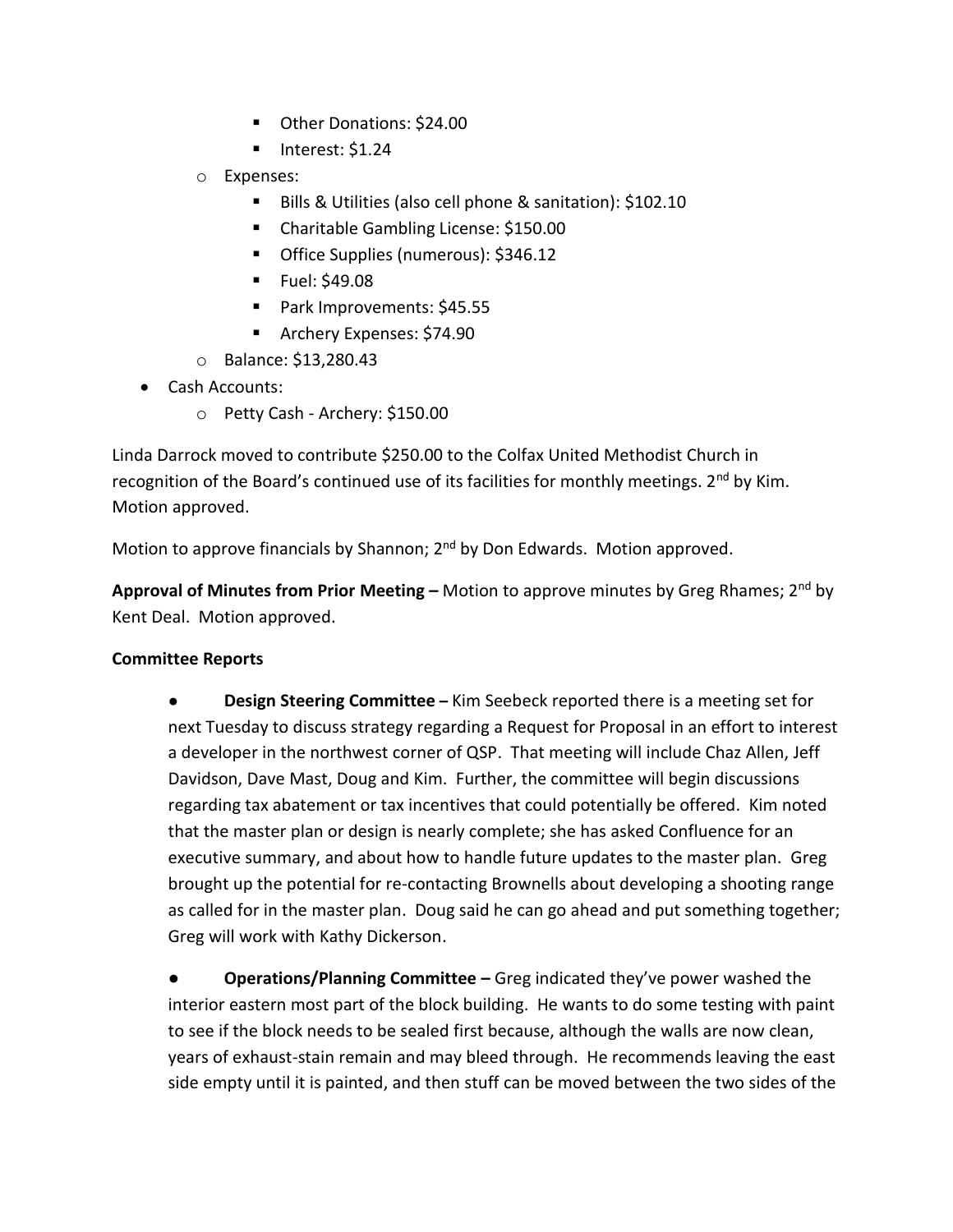building. After painting is completed, it will be ready for event rental. Don reminded the Board we've got windows purchased and they'll be delivered soon. There is a workday on Saturday – Denny Lester is coming with a Mid-American truck to dig holes for osprey poles and other projects. There was discussion about the need for a bobcat to use at the park. Don has spoken with Bob Rhone about it because the City is buying a bobcat the first of July. Dave Mast indicated it's a track type. Bob Rhone is open to possibly letting the Board borrow it for use at the park in exchange for some kind of a payment toward its purchase. Don suggests offering a \$10-15,000 payment – that can be discussed at next Board meeting. Doug reported that we've been offered 16 RV electrical posts and he'll be following up on that. A discussion ensued regarding the tree saplings and the need for planting. Doug also reported he has been contacted by two potential Eagle scouts about wanting to perform projects at the park. He believes they could do some signs and construct an overhang to shelter the camping/self-registration information area. Shannon asked about whether barriers are going to be erected near the boat ramp based upon the language of the motion proffered by Dennis Farland and approved by the Board at the April 12, 2017 meeting. Discussion ensued. Greg suggests maybe fortifying the ramp so it allows for a small trailer. Further discussion was had. Shannon moves to go forward and allow electric trolling motors WITHOUT barriers as was approved back on April 12, 2017. Kim modified the motion to allow this issue to be reconsidered should the ramps deteriorate or their use on this basis becomes an issue for the park. Linda D. seconded the motion with modification. Additional discussion ensued. Ultimately, the motion was approved.

**Promotions Committee** – In Pat Utz's absence, Doug advised that "The Round Guy," a local radio/TV personality and comedian, has agreed to MC the Rock the Quarry concert. Shannon and Kim gave a brief update concerning the forthcoming Kids Fishing Derby and RTQ concert events. Emphasis was placed on the need for Board members to sell the concert tickets they were provided at the last meeting, to be prepared to volunteer at the events, and to contact and identify potential community sponsors.

**By-Laws Review & Annual Board Officers Election (President, Vice President, Secretary and Treasurer)** – Shannon presented a proposed amendment to the by-laws. Specifically, modifying section 5.2 of Article V to allow a person appointed to the office of president or vice president to serve no more than four successive terms in that office – at present, the by-laws call for no more than three successive terms. A handout was provided and discussion ensued. Shannon moved to modify the by-laws accordingly;  $2<sup>nd</sup>$  by Kim. Doug abstained. Motion approved.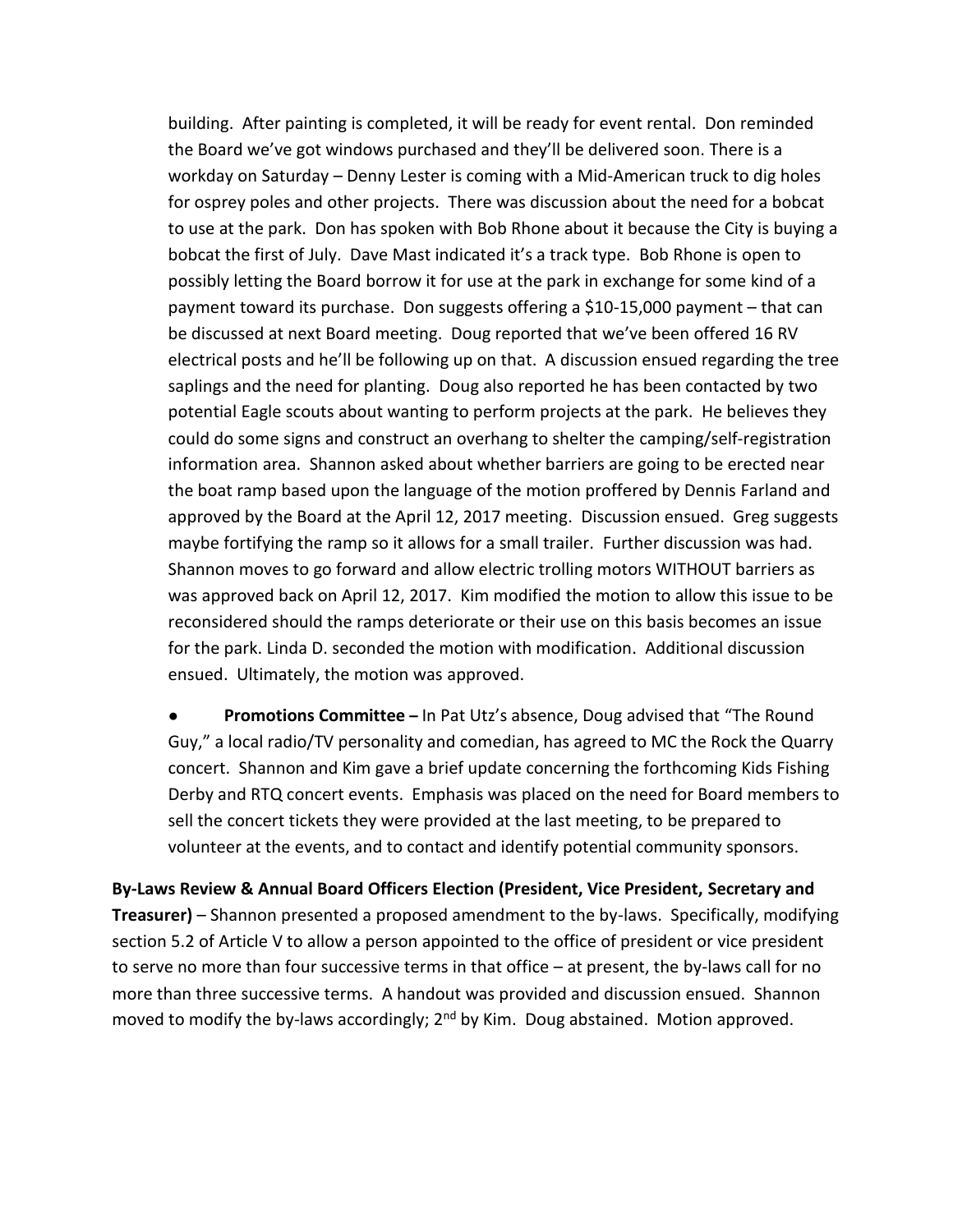#### *Elections*

Office of the President: Linda D. moved to nominate Doug Garrett; 2<sup>nd</sup> by Kim. Don moved to cease all nominations. Motion approved.

Office of the Vice President: Don moved to nominate Kim Seebeck; 2<sup>nd</sup> by Shannon. Kim accepted. Linda D. moved to cease all nominations. Motion approved.

Office of the Secretary: Kim moved to nominate Shannon; 2<sup>nd</sup> by Linda D. Kathy moved to cease all nominations. Motion approved.

Office of the Treasurer: Shannon moved to nominate Kathy Dickerson; 2<sup>nd</sup> by Linda D. Don moved to cease all nominations. Motion approved.

Member elections will occur next month. Doug asked Shannon to review section 3.2 of the bylaws for possible modification.

**Grants to Complete** – *Trees Please* grant is being supervised by Linda D. and Kim. They will choose a variety or varieties for along the road, to be spaced about 50' apart along entrance road. 6-8' trees will be purchased and Don asked whether we'll want stakes for them. All present agreed the trees should be staked initially. If additional funds are needed for that, Linda and Kim will advise the Board. Doug noted the Trees Please signs are now up in the park.

*Trees Forever Living Roadways Grant* **-** Doug reported that the park was recently asked whether it wanted to stay on the waiting list. He replied in the affirmative, that QSP and the Board are still interested. (This is the grant that was originally to be awarded back in August 2015 and has been on hold ever since.)

*Prairie Meadows Community Betterment* – The table grant was completed and has been submitted. Doug reported that Colfax has been awarded a grant for banners through the Vision Committee. Specifically, \$4,600 to spend on banners to be displayed on the light posts along 117. Originally, the high school's Art Department was asked to come up with some design ideas, but that didn't pan out. A game plan is needed, to possibly partner with Main Street and come up with a design competition for those banners, and to allow for a vote electronically by way of social media.

*Paint Iowa Beautiful* – QSP has been awarded eight (8) gallons. Doug will stop at Diamond Vogel soon and find out when they can come out to the park to provide advice regarding the type of paint best for the block building interior.

**Grants to Apply For** – Trail development. We need to get together to decide amenities around trails, and what costs are involved. This falls in Operations/Planning & Steering purview – we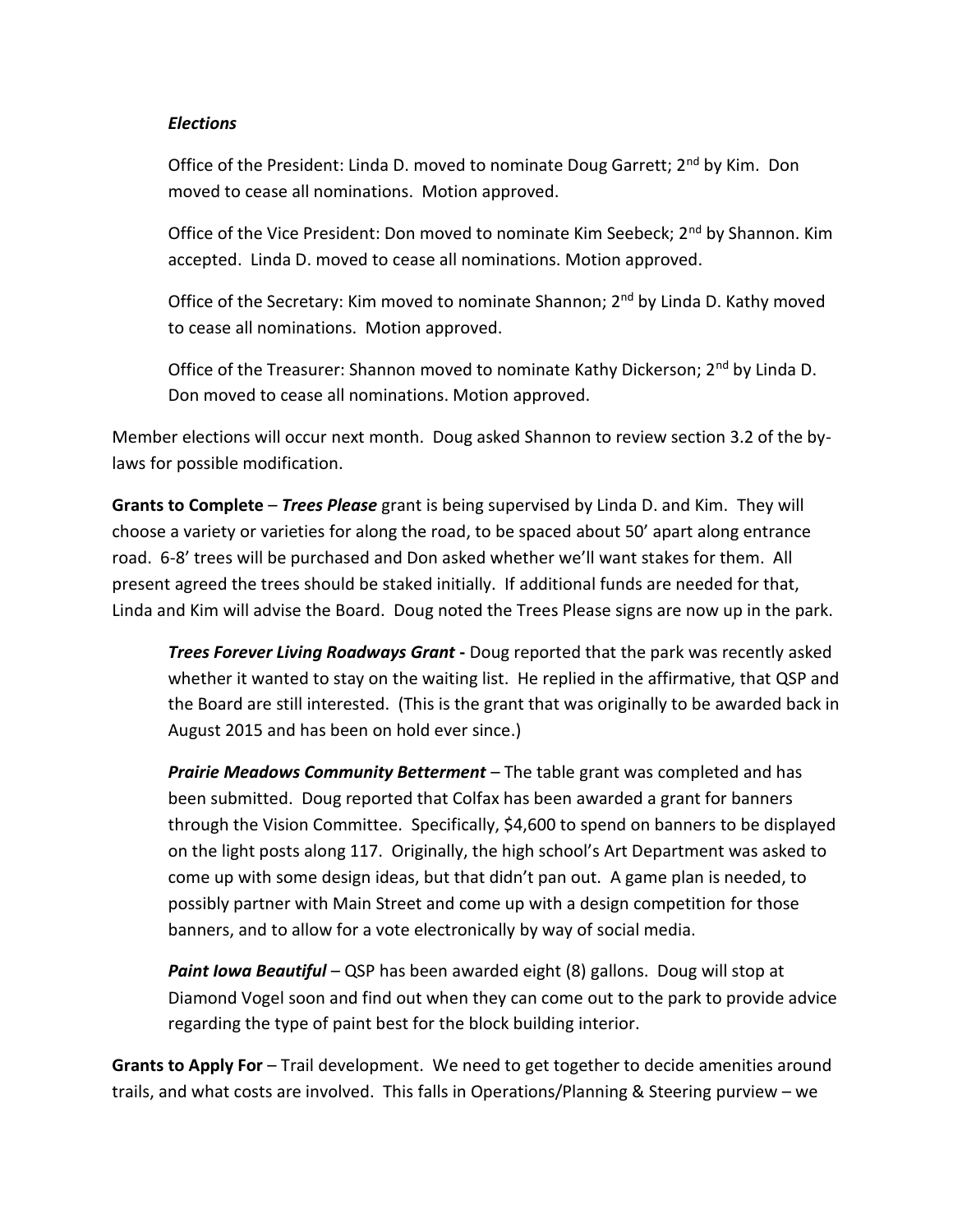need folks to get involved. Kim indicated she'd asked Confluence about shelter designs previously and has not heard back; she will follow up. Doug indicated the state trail grant application is due July 1 and the federal grant application is due September 1. Anyone want to head that up and work with Jeff Davidson? Kent and Greg volunteered to do so. Regarding the gravel from Manatts, Doug asked if anyone objects to putting something on Facebook asking if anyone following would volunteer the use of a dump truck to get the 200 tons of gravel from Manatts to QSP. There were no objections. Pete Parvi discussed the trail status and specifically the need for further work at ground level to clear the willow trees on the isthmus or land bridge between the north and east lakes. It needs to be cleared at a level lower than what the tractor and its attachment will do. Doug broached the subject of a one-way road behind Kum 'n Go and wanting to open road to east end up the hill also. Discussion was had. Pete thinks we have enough cable to create a fence on either side of the road up to the east, although we'd have to buy the posts and connectors. That would allow park users to drive up to the top of the hill where it levels off a bit and to park there, providing easier access to the east end and other parts of the park. Is that something you want to take on this year, Operations/Planning, Doug asked? Discussion ensued; it will be discussed further on Saturday during the workday. Lastly, the self-registration envelopes for camping have been received, but we're not yet ready to implement the program. For next little while the Board will continue to staff the office between 5 and 7 p.m. on Friday and Saturday evenings to register campers. Kim passed around the volunteer sign-up sheets for camping registration and closing the park. Once we're ready to implement the camping self-registration process, camping will be permitted seven days a week.

**Block Building Update** – see information above. Additionally, there was a suggestion to erect a fence around the cement slab at back of building to allow for firewood storage. A 6' fence or less does not require a permit. Further discussion will be had at a later date.

**Fifth Grade Outing Review –** Doug reported the outing was a huge success. Moreover, every elementary school grade has been out to the park to fish, and the kindergarten class hiked. A lot of the kids are interested in attending the June 3<sup>rd</sup> fishing derby. An announcement about the derby will appear in the parent newsletter.

**Dog Park & Red Bridge Update –** Doug indicated that Joe Otto will be back from Oklahoma soon. There is nothing new to report; still waiting to hear from the County engineer and the National Guard. Regarding the dog park, Tracy Hook was supposed to present the idea of the Foundation selling the one acre to QSP for a \$1, to relieve the Foundation of any liability, but there's been a recent change in officers so Doug is not sure what's going on. He'll follow up. Brief discussion ensued.

**Purchase of 6-person Polaris ATV Update –** As the Board is aware, an electronic vote was recently taken and a motion to purchase a 6-person Polaris ATV passed. It'll be here in time for